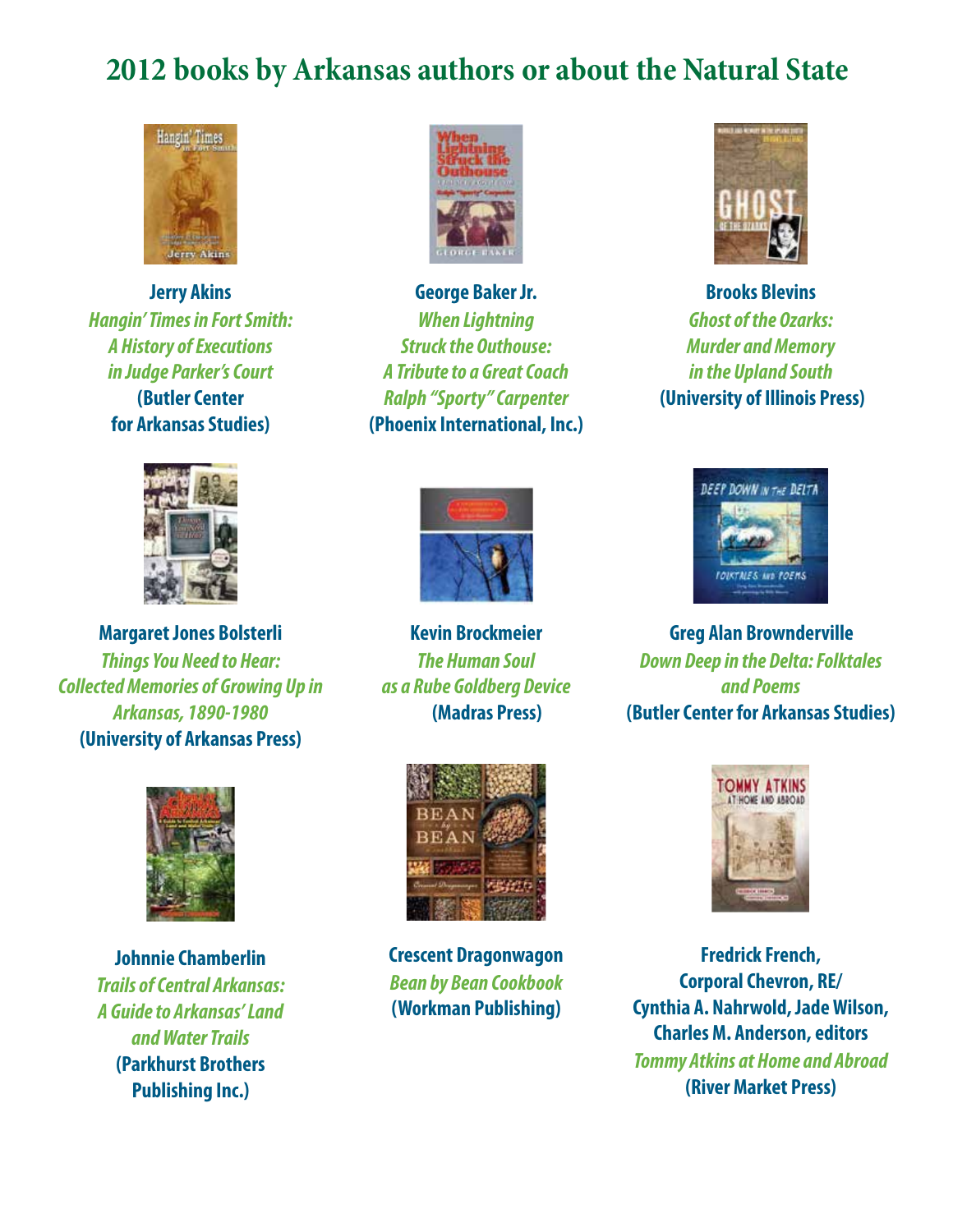## **2012 books by Arkansas authors…Page 2**



**Jane Hankins** *Madge's Mobile Home Park* **(Parkhurst Brothers Publishing Inc.)**



**Charlaine Harris** *Deadlocked* **(Penguin Group)**



**Ruth A. Hawkins** *Unbelievable Happiness and Final Sorrow:*  **The Hemingway-Pfeiffer Marriage (University of Arkansas Press)**



**Tamara Hart Heiner** *Altercation* **(WiDo Publishing)**



**Stacey Jay** *Blood on the Bayou* **(Pocket Books)**



 **Joan Hess** *Deader Homes and Gardens: A Claire Malloy Mystery* **(Minotaur Books)**



**Sherry Laymon** *Fearless: John McClellan, United States Senator* **(Tate Publishing)**



**John Hornor Jacobs** *This Dark Earth: A Zombie Novel* **(Gallery Books)**



**Robyn Leatherman** *Summer Rain* **(Strategic Book Group)**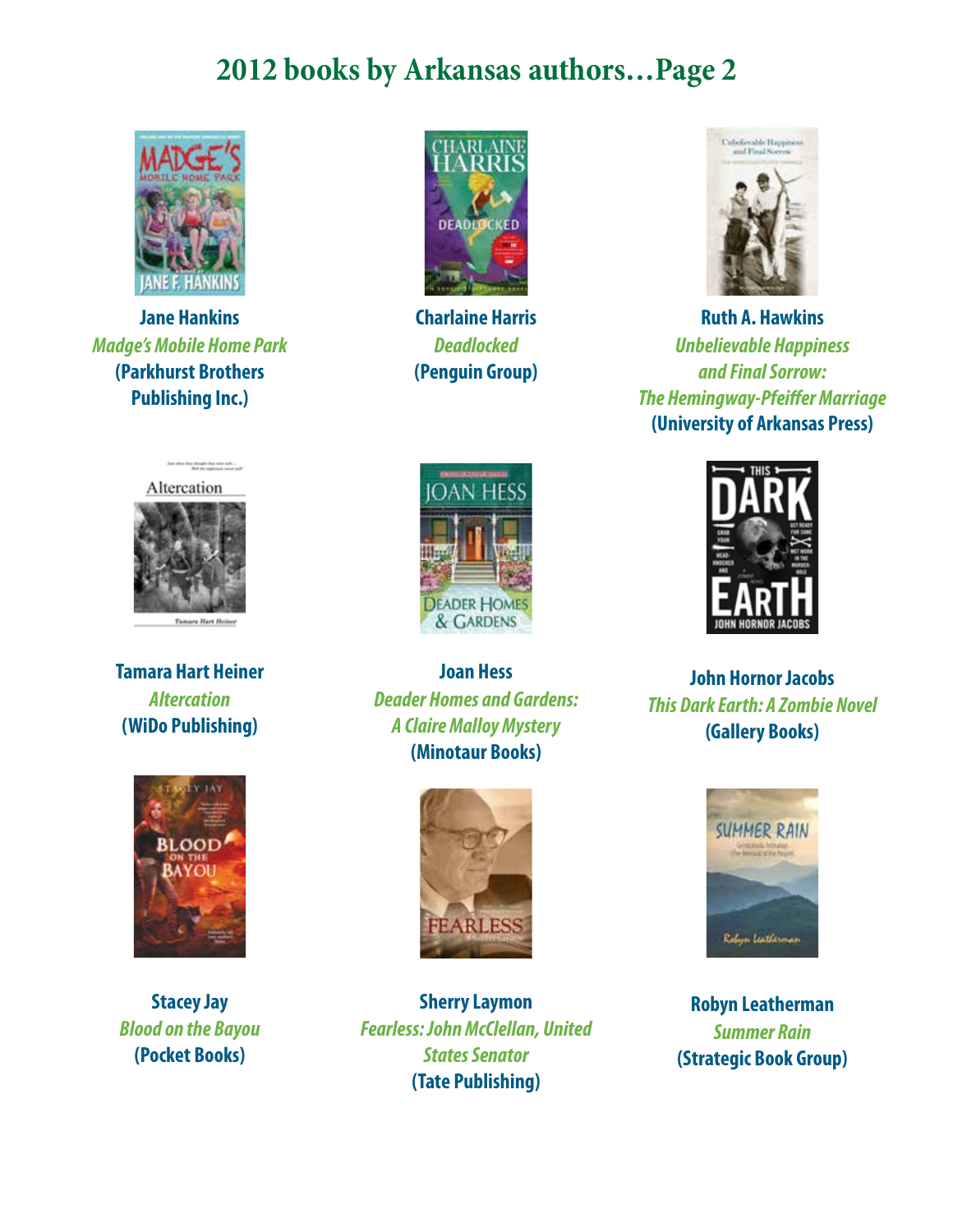## **2012 books by Arkansas authors…Page 3**



**David Margolick** *Elizabeth and Hazel: Two Women of Little Rock* **(Yale University Press)**



**Carla McClafferty** *Profi les #3: Tech Titans* **(Scholastic, Inc.)**



**Radine Trees Nehring** *A Fair to Die For* **(Oak Tree Press)**



**Rick D. Niece** *The Band Plays On: Going Home for a Music Man's Encore* **(Five Star Publications, Inc.)**



**Chris Olsen** *Chris Olsen's Five Seasons* **(Leisure Arts, Inc.)**



**Jennifer Paddock** *The Weight of Memory* **(MacAdam Cage)**



**Darcy Pattison** *Desert Baths* **(Sylvan Dale)**



**Darcy Pattison** *Wisdom, the Midway Albatross: Surviving the Japanese Tsunami and Other Disasters for over 60 Years* **(Mims House)**



**Charlotte Tillar Schexnayder** *Salty Old Editor: An Adventure in Ink* **(Butler Center for Arkansas Studies)**